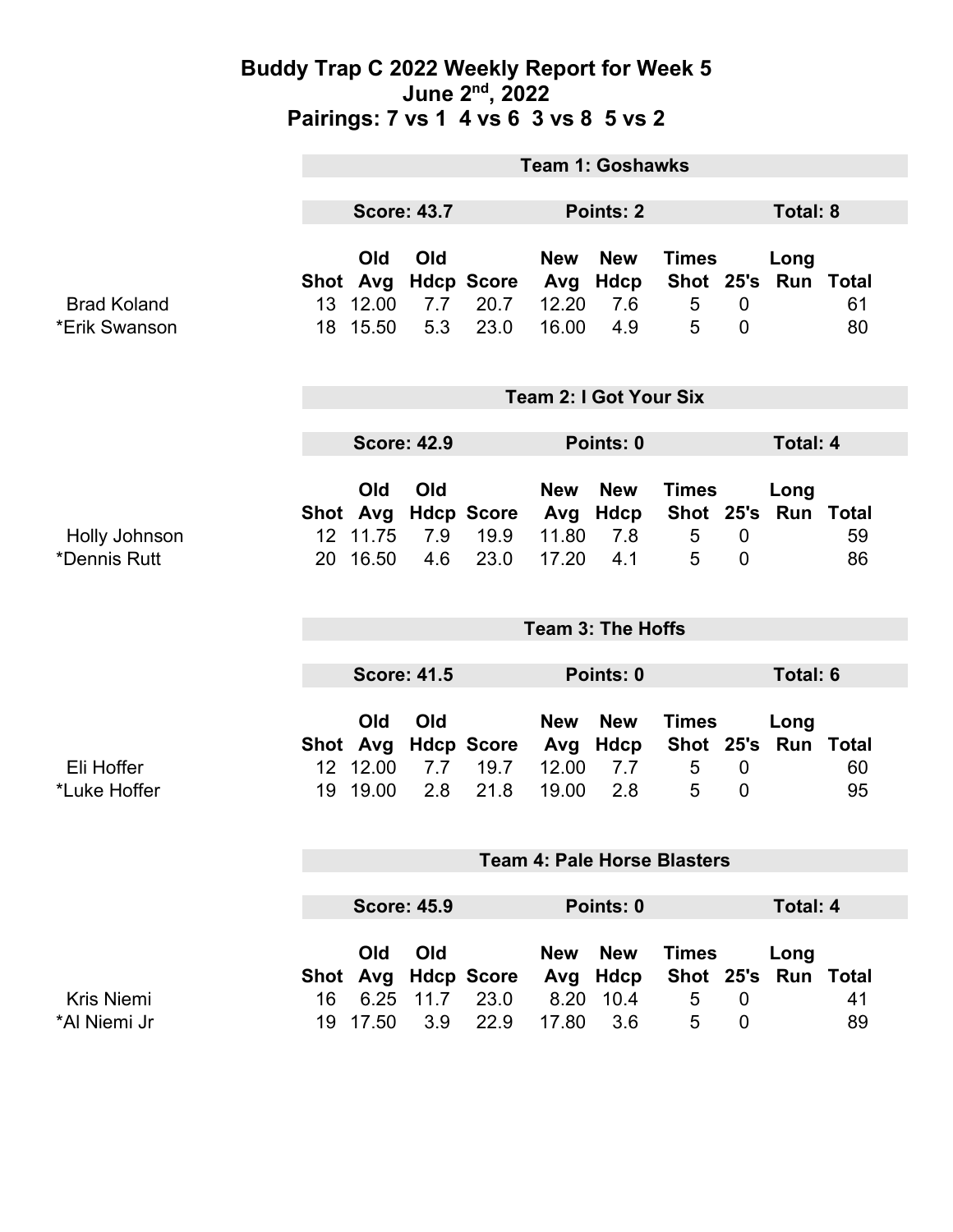### **Buddy Trap C 2022 Weekly Report for Week 5 June 2nd, 2022 Pairings: 7 vs 1 4 vs 6 3 vs 8 5 vs 2**

|                                        | <b>Team 5: Mormon Musketman</b> |                                   |                   |                                   |                                     |                                  |                                     |                                    |                             |          |
|----------------------------------------|---------------------------------|-----------------------------------|-------------------|-----------------------------------|-------------------------------------|----------------------------------|-------------------------------------|------------------------------------|-----------------------------|----------|
|                                        | <b>Score: 44.8</b>              |                                   |                   | Points: 2                         |                                     |                                  |                                     |                                    | <b>Total: 6</b>             |          |
| *Joe Louiselle<br><b>Tom Louiselle</b> | Shot Avg<br>20<br>19            | Old<br>16.00<br>19.00             | Old<br>4.9<br>2.8 | <b>Hdcp Score</b><br>23.0<br>21.8 | <b>New</b><br>Avg<br>16.80<br>19.00 | <b>New</b><br>Hdcp<br>4.3<br>2.8 | <b>Times</b><br>5<br>5              | $\mathbf 0$<br>$\mathbf 0$         | Long<br>Shot 25's Run Total | 84<br>95 |
|                                        | Team 6: Eagle Eye Phillippi     |                                   |                   |                                   |                                     |                                  |                                     |                                    |                             |          |
|                                        | <b>Score: 46.0</b>              |                                   |                   |                                   | <b>Points: 2</b>                    |                                  |                                     | <b>Total: 4</b>                    |                             |          |
| *DeEon Phillippi<br>Margaret Phillippi | 20<br>21                        | Old<br>Shot Avg<br>13.50<br>15.25 | Old<br>6.7<br>5.4 | <b>Hdcp Score</b><br>23.0<br>23.0 | <b>New</b><br>Avg<br>14.80<br>16.40 | <b>New</b><br>Hdcp<br>5.7<br>4.6 | <b>Times</b><br>5<br>5              | $\boldsymbol{0}$<br>$\overline{0}$ | Long<br>Shot 25's Run Total | 74<br>82 |
|                                        | <b>Team 7: Pringlenators</b>    |                                   |                   |                                   |                                     |                                  |                                     |                                    |                             |          |
|                                        | <b>Score: 36.6</b>              |                                   |                   | Points: 0                         |                                     |                                  | <b>Total: 2</b>                     |                                    |                             |          |
| <b>Elijah Pringle</b><br>*Lori Pringle | Shot Avg<br>15 <sub>15</sub>    | Old<br>16.75<br>12 15.50          | Old<br>4.4<br>5.3 | <b>Hdcp Score</b><br>19.4<br>17.3 | <b>New</b><br>Avg<br>16.40<br>14.80 | <b>New</b><br>Hdcp<br>4.6<br>5.7 | <b>Times</b><br>Shot 25's<br>5<br>5 | $\boldsymbol{0}$<br>$\overline{0}$ | Long<br><b>Run Total</b>    | 82<br>74 |
|                                        | Team 8: League average          |                                   |                   |                                   |                                     |                                  |                                     |                                    |                             |          |
|                                        |                                 |                                   |                   |                                   |                                     |                                  |                                     |                                    |                             |          |
|                                        |                                 | <b>Score: 43.1</b>                |                   |                                   | Points: 2                           |                                  |                                     |                                    | Total: 6                    |          |
|                                        |                                 | Old                               | Old               | Shot Avg Hdcp Score               | <b>New</b>                          | <b>New</b><br>Avg Hdcp           | <b>Times</b><br>$\mathbf 0$         | $\mathbf 0$                        | Long<br>Shot 25's Run Total | 0        |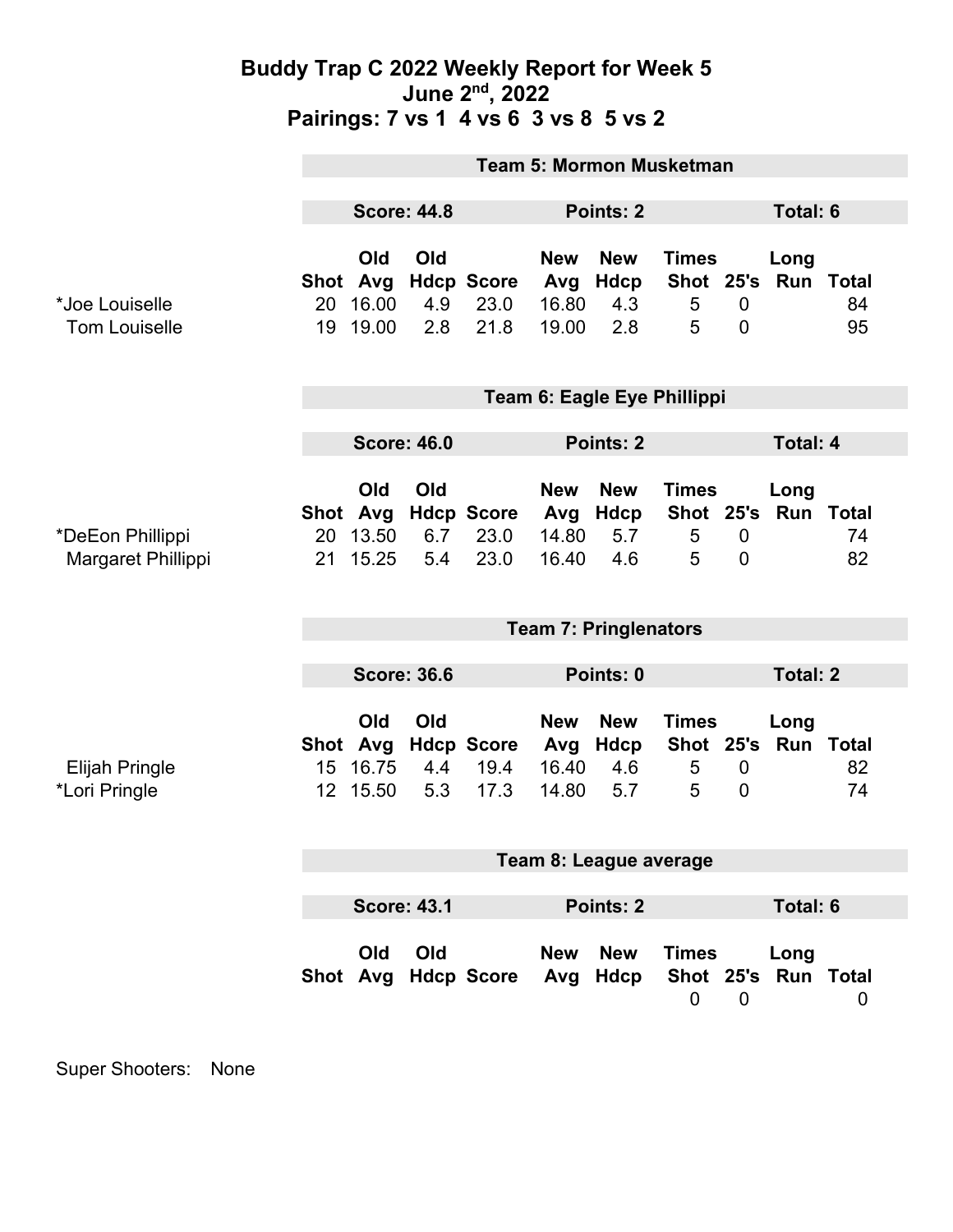## **Buddy Trap C 2022 Weekly Report for Week 5 June 2nd, 2022 Pairings: 7 vs 1 4 vs 6 3 vs 8 5 vs 2**

# **Buddy Trap C 2022 Team Standings through week 5**

| <b>Goshawks</b><br>Team 1            | 8.0 |
|--------------------------------------|-----|
| Team 8<br>League average             | 6.0 |
| <b>Mormon Musketman</b><br>Team 5    | 6.0 |
| <b>The Hoffs</b><br>Team 3           | 6.0 |
| <b>Eagle Eye Phillippi</b><br>Team 6 | 4.0 |
| <b>Pale Horse Blasters</b><br>Team 4 | 4.0 |
| <b>I Got Your Six</b><br>Team 2      | 4.0 |
| <b>Pringlenators</b><br>Team 7       | 2.0 |
|                                      |     |